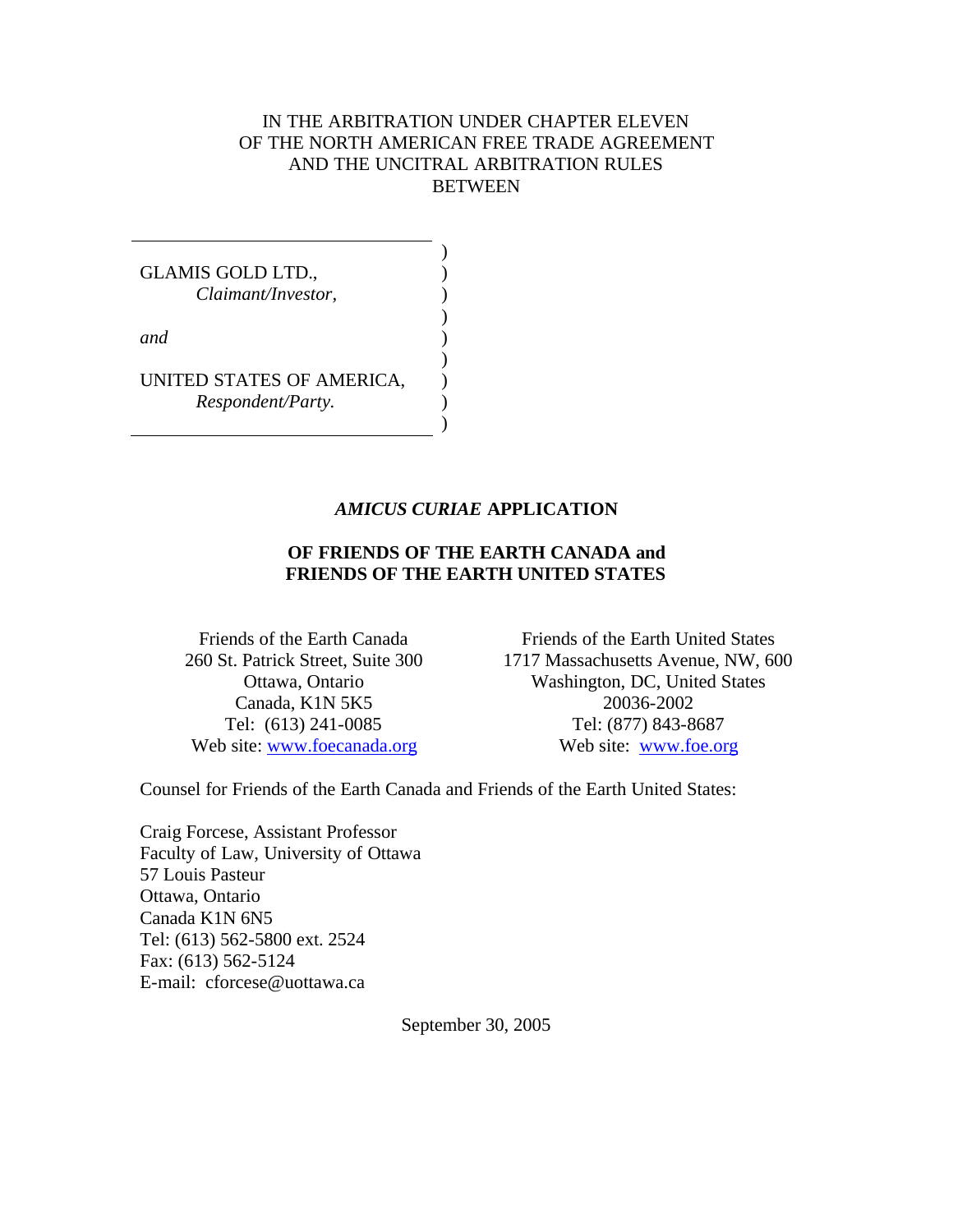# **TABLE OF CONTENTS**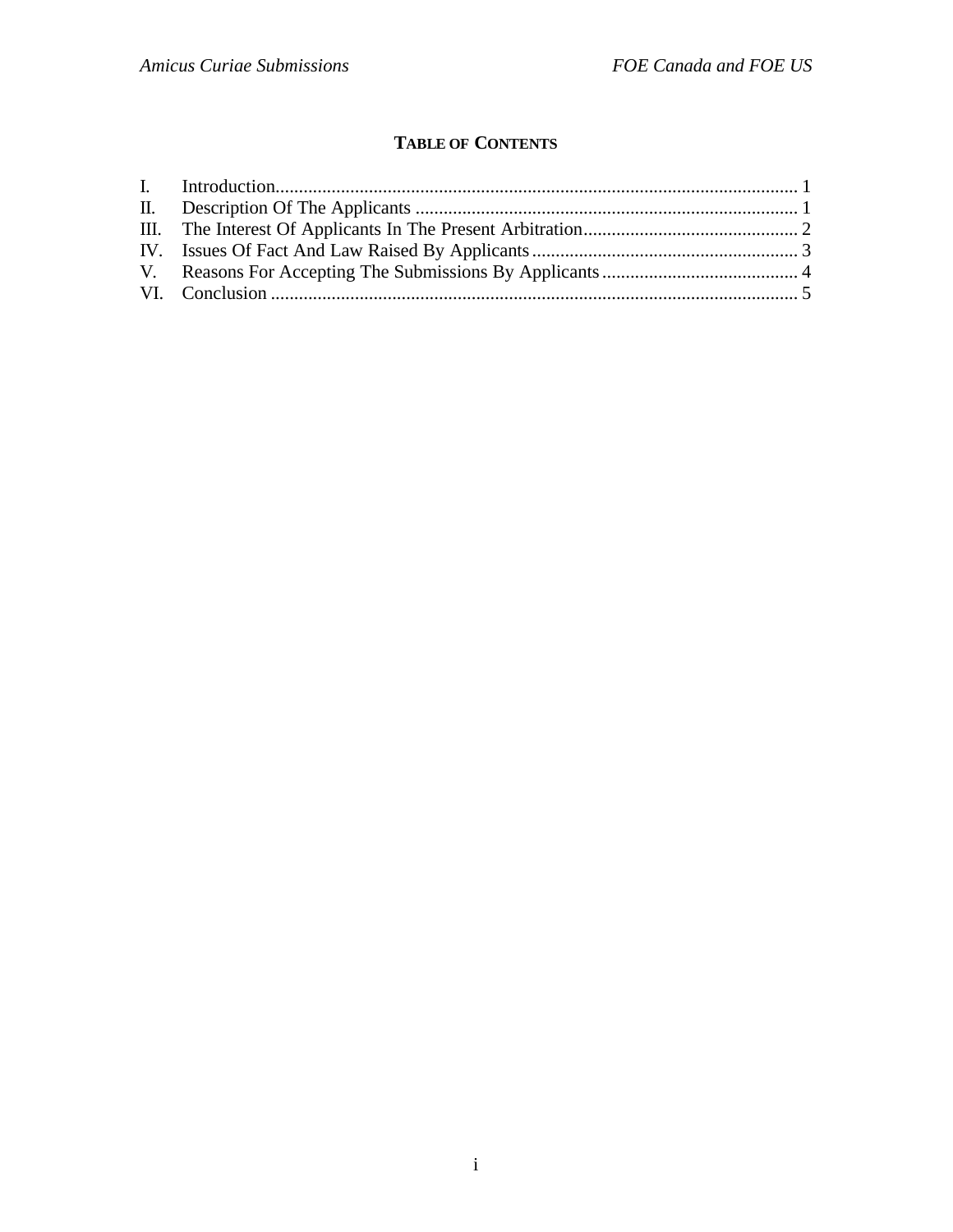#### **I. INTRODUCTION**

1. Friends of the Earth Canada ("FOE Canada") and Friends of the Earth U.S. ("FOE US") (collectively "Applicants") apply for the status of *amicus curiae* on critical legal issues of public concern before this Tribunal in the arbitration between Glamis Gold Ltd. ("Claimant") and the United States of America. Applicants make this Application pursuant to the Statement on Nondisputing Party Participation adopted by the NAFTA Free Trade Commission on October 7, 2003.

#### **II. DESCRIPTION OF THE APPLICANTS**

2. FOE Canada is a federally registered charity (number 11893 3001 RR0001) and a not-forprofit corporation incorporated pursuant to the laws of Canada. It is governed by an independent Board of Directors. The mandate of FOE Canada is to work at international, national and provincial levels to promote environmental sustainability. FOE Canada's current campaigns include *Pollution Regulation Enforcement, Freshwater Management* and *Global Environmental Justice*. Information on FOE Canada's program areas and major projects is available at www.foecanada.org. FOE Canada has no relationship to either of the parties to the dispute and retains full control over the content of its work and projects, regardless of funding source. Funding for this *Amicus Curiae*  Submission is being provided exclusively by Friends of the Earth Canada membership donations.

3. FOE US is a registered 501(c)3 not-for-profit corporation devoted to defending the environment and championing a just and healthy world. FOE US has approximately 30,000 members. FOE US brings considerable experience to this Tribunal regarding the effects of international trade agreements on environmental, social and economic policy. The organization addresses a wide range of domestic and international policy concerns, including those related to mining and extractive industries, public lands and vulnerable ecosystems, energy and transportation, and human health and the environment. FOE US staff also have a high degree of expertise in investor/state arbitration mechanisms and their relationship to environmental regulatory policy,

1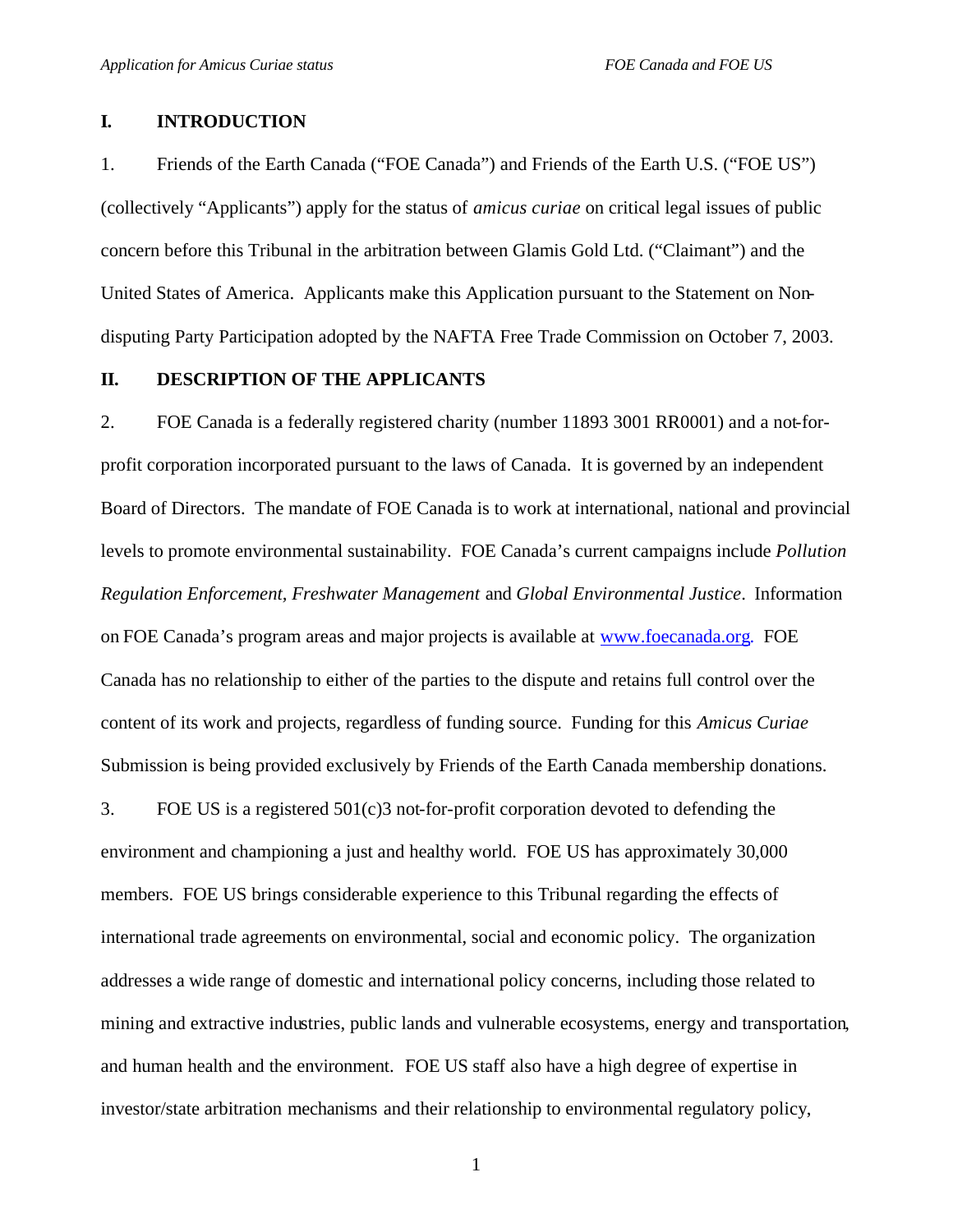particularly the mechanisms established under NAFTA Chapter 11. Information on the organization's program areas and major projects is available at www.foe.org. FOE US staff currently serve on the United States Trade Representative's and U.S. Department of Commerce's Industry Trade Advisory Committee on Chemicals, Pharmaceuticals, Health Science Products and Services. FOE US receives no funding from the United States government.

4. FOE Canada and FOE US are independent organizations. Both are members of Friends of the Earth International, a network of independent, non-profit organizations in 73 countries around the world that are devoted to environmental sustainability. Friends of the Earth International played no role in the development of this Application.

5. Applicants have received strictly *pro bono* legal support from the University of Ottawa Faculty of Law International Trade Law Clinic.

## **III. THE INTEREST OF APPLICANTS IN THE PRESENT ARBITRATION**

6. Applicants are concerned about the effect of nationality on corporate access to trade agreement remedies, both generally and in this specific instance. The nexus between international trade, environmental protection and environmental justice has been an issue of great concern to the Applicants, particularly in the context of multilateral trade agreements. As part of their work in this area, the Applicants have followed the actions of the Claimant's subsidiary Glamis Imperial since the 1990s.

7. Both the United States and Canada have a number of legislative and policy initiatives directed at preserving the environments of vulnerable populations. Applicants fear that these initiatives would be undermined by a finding that under Chapter 11, an essentially domestic corporate entity may organize its corporate structure, and hence its nationality, in such a way as to gain access to Chapter 11 remedial relief. Such a finding would allow *de facto* domestic companies access to an international venue to challenge the applicability of domestic environmental and other

2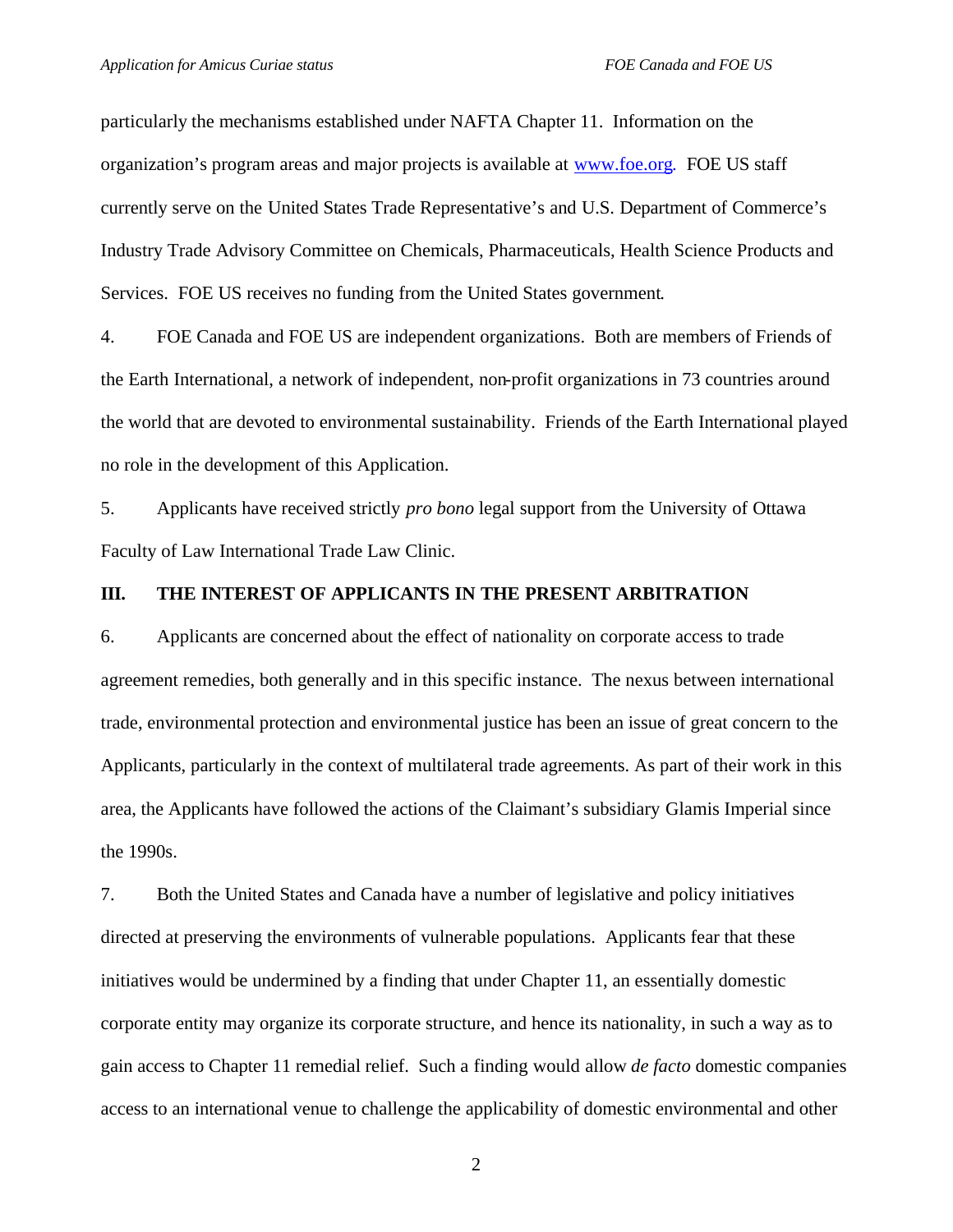laws to their operations. Applicants are concerned that this would promote the weakening of existing legislative and policy frameworks and would discourage governments from adopting new regulatory provisions.

8. Environmental justice issues do not arise in most private commercial arbitrations, which are concerned typically with only the rights of investors, rather than the impacts of arbitral decisions on minority groups. Environmental justice issues are, however, squarely at issue in the present Arbitration. The U.S. and California measures impugned by the Claimant have environmental and cultural preservation objectives.

9. In seeking *amicus* standing in the present Arbitration, Applicants seek to ensure that the resolution of a dispute that implicates the public interest is informed by public participation. If Claimant had pursued its local remedies in U.S. court, Applicants and other interested parties would have ready access to *amicus* standing. Claimant's decision to submit the dispute to Chapter 11 dispute resolution should not prevent the participation of interested parties, such as the Applicants, as *amici*.

#### **IV. ISSUES OF FACT AND LAW RAISED BY APPLICANTS**

- 10. In the attached submissions, Applicants submit:
	- a. Claimant as a dual national of Canada and the United States does not meet the dominant nationality test prescribed by customary international law and incorporated into NAFTA by Article 1131(1), and thus is not entitled to make a claim under Chapter 11 against the United States.
	- b. In the event the Tribunal decides that the Claimant is entitled to make a claim, the tenuous nature of Claimant's Canadian ties should prompt it to interpret Chapter 11 in a manner that gives Claimant no greater rights than it would have if it were to pursue local remedies.
	- c. In the event the Tribunal considers the application of the minimum treatment standard in

3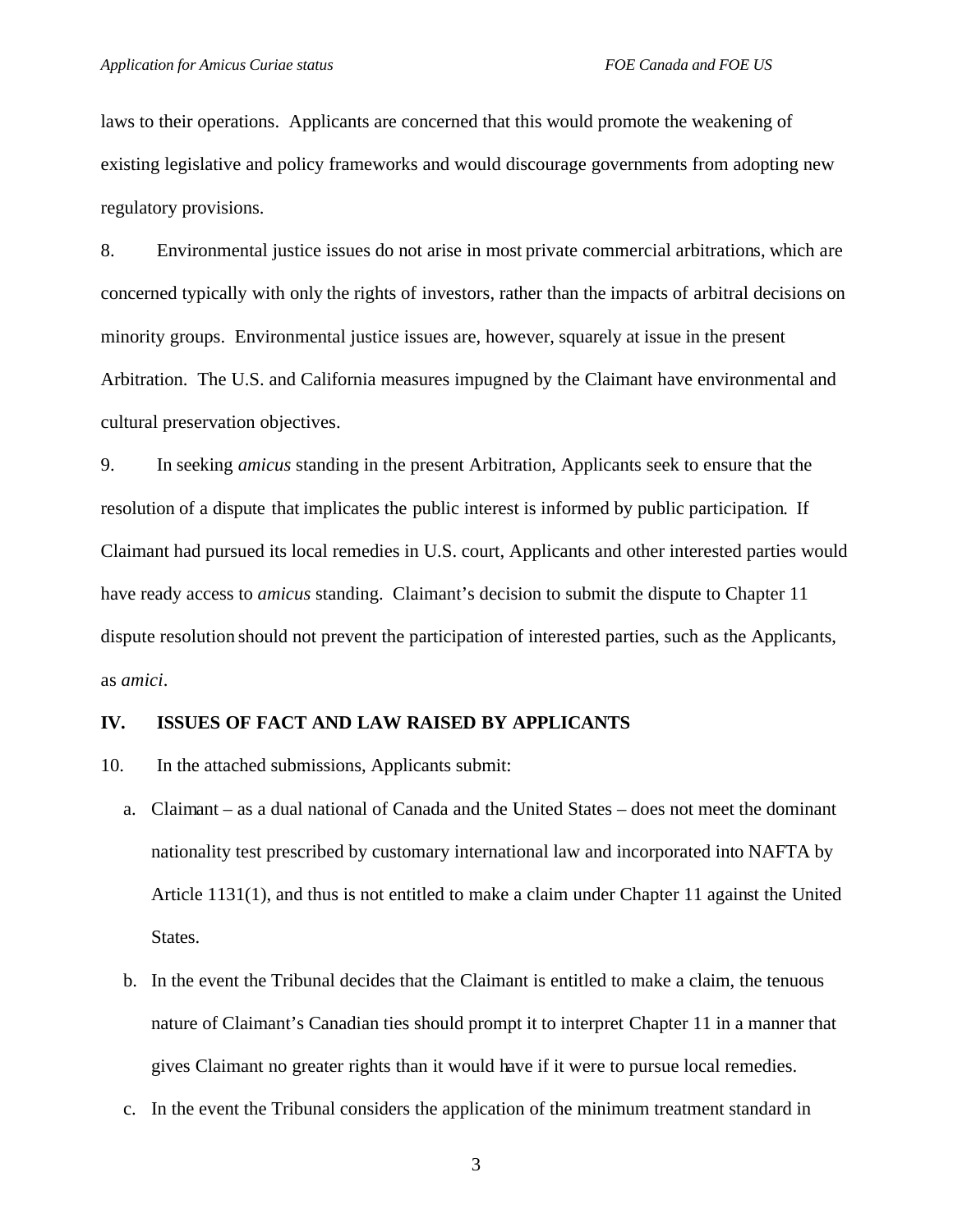$\overline{a}$ 

Article 1105, the Tribunal should not engage in a *de novo* review of the merits of the environmental and cultural preservation objectives pursued by the United States and California and instead should consider whether Claimant has been accorded fair and equitable treatment *given* these environmental and cultural preservation objectives.

## **V. REASONS FOR ACCEPTING THE SUBMISSIONS BY APPLICANTS**

11. Pursuant to paragraph 2(h) of the procedures set out by the Free Trade Commission in its October 7, 2003 Statement on Non-disputing Party Participation, the Applicants refer to four factors to support this Application:

- a. *Applicants' submission would assist the Tribunal in the determination of a legal or factual issue by bringing a new perspective*. The tenuous connection between an investor and a nondisputing Party (in this case, Canada) is squarely raised by this Arbitration, in circumstances where environmental and cultural preservation issues are at issue. The Applicants have long standing involvement in environmental justice concerns surrounding international trade agreements. The Applicants also have considerable experience in drafting public interest *amici* in the context of international trade disputes<sup>1</sup> and in domestic disputes.<sup>2</sup>
- b.*Applicants' submission would address matters within the scope of the dispute*. The determination of whether Claimant is entitled to relief by virtue of its incorporation (and nothing more) in Canada is a necessary condition that must be satisfied before Claimant is entitled to the relief requested pursuant to Articles 1105 and 1110. "Diversity of nationality" is a substantive requirement in both of these articles.

<sup>1</sup> Friends of the Earth US, together with the Center for International Environmental Law (CIEL) and other nongovernmental organizations submitted a joint *amicus* brief to the WTO dispute resolution panel in *European Communities – Measures Affecting the Approval and Marketing of Biotech Products* (WT/DS/291, 292 and 293) (June 1, 2004).

<sup>2</sup> See *Hollick v. The City of Toronto*, [2001] 3 S.C.R. 158. See also *Friends of the Oldman River Society v. Canada (Minister of Transport)*, [1992] 1 S.C.R. 3 and *North Fraser Harbour Commission v. Environmental Appeal Board*, 2005 SCC 1.